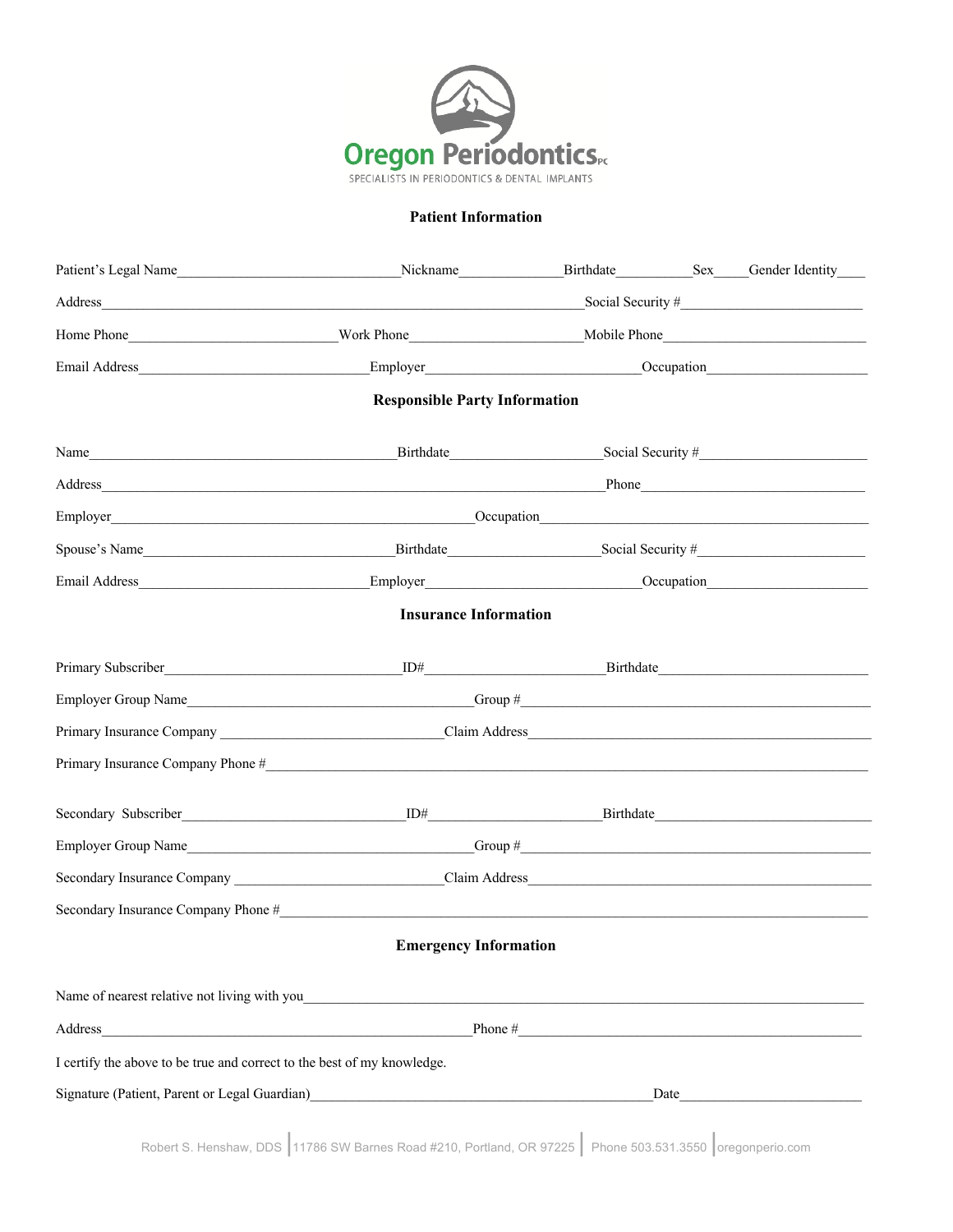

#### **Medical History**

| Patient                            |                | Birthdate Primary Physician                                                                                   |     |          | Phone                            |
|------------------------------------|----------------|---------------------------------------------------------------------------------------------------------------|-----|----------|----------------------------------|
| Check an answer for each question: |                |                                                                                                               |     |          |                                  |
| $\Box$ Yes                         | $\Box$ No      | Any change in your health in the last two years? Date of last physical exam?                                  |     |          |                                  |
| $\Box$ Yes                         | $\Box$ No      | Are you currently under the care of a Physician?<br>If yes, describe your treatment:                          |     |          |                                  |
| $\Box$ Yes                         | $\square$ No   | Have you had any medical treatment or physician visit of any kind in the last two years?<br>If yes, describe: |     |          |                                  |
| $\Box$ Yes                         | $\Box$ No      | Have you ever had any surgical operation of any kind?<br>If yes, describe:                                    |     |          |                                  |
| $\Box$ Yes                         | $\Box$ No      | Were you transfused at that time?                                                                             |     |          |                                  |
| Yes                                | N <sub>o</sub> | Have you been advised by a physician of the need for any type of surgery or treatment?<br>If yes, describe?   |     |          |                                  |
| Yes                                | $\Box$ No      | Are you taking any bisphosphonate inhibitors (ie: Actonel, Boniva, Fosamax, Reclast, Zometa)?                 |     |          |                                  |
| Yes                                | $\Box$ No      | Are you taking any erectile dysfunction drugs? (ie: Cialis, Levitra, Viagra)?                                 |     |          |                                  |
| Yes                                | $\Box$ No      | Have you ever had an allergic reaction or been told not to take any medication?<br>If yes, describe:          |     |          |                                  |
| $\Box$ Yes                         | $\Box$ No      | Are you currently taking any prescription drugs of any kind?<br>If yes, what:                                 |     |          |                                  |
| $\Box$ Yes                         | $\Box$ No      | Are you currently taking any nonprescription drugs of any kind?<br>If yes, what:                              |     |          |                                  |
| $\Box$ Yes                         | $\square$ No   | Are you taking daily aspirin or blood thinners/anticoagulants? (Coumadin, Warfarin, Eliquis)<br>If yes, what: |     |          |                                  |
| Yes                                | $\Box$ No      |                                                                                                               |     |          |                                  |
| Yes                                | $\Box$ No      | Do you use any tobacco product? Daily intake: __________________________________                              |     |          |                                  |
| Yes                                | No             | Do you wear contact lenses?                                                                                   |     |          |                                  |
| $\square$ Yes                      | $\Box$ No      | Do you have anxiety with dental appointments? On a scale of 1 to 10                                           |     |          |                                  |
|                                    |                | Do you have, have you had, or been treated for, any of the following?                                         |     |          |                                  |
| Yes                                | $\Box$ No      | Arthritis                                                                                                     | Yes | No       | Rheumatic Fever                  |
| Yes                                | No             | <b>High Blood Pressure</b>                                                                                    | Yes | $\rm No$ | Mitral Valve Prolapse            |
| Yes                                | No             | Low Blood Pressure                                                                                            | Yes | No       | Heart Murmur                     |
| Yes                                | No             | <b>Heart Problems</b>                                                                                         | Yes | No       | Cancer                           |
| Yes                                | No             | Radiation Therapy                                                                                             | Yes | No       | Family History of Heart Problems |
| Yes                                | No             | Pacemaker                                                                                                     | Yes | No       | Artery Replacement               |
| Yes                                | No             | Epilepsy, Seizures                                                                                            | Yes | No       | Ulcers                           |
| Yes                                | No             | Hypothermia                                                                                                   | Yes | No       | <b>HIV</b>                       |
| Yes                                | No             | Tuberculosis (TB)                                                                                             | Yes | No       | Anorexia, Bulimia                |
| Yes                                | No             | Allergy                                                                                                       | Yes | No       | Hip/Joint Replacement Date       |
| Yes                                | No             | Ear Infections                                                                                                | Yes | No       | Anemia, Sickle Cell Disease      |
| Yes                                | No             | Chronic Sinus                                                                                                 | Yes | No       | Kidney Disorder                  |
| Yes                                | No             | <b>Fainting Spells</b>                                                                                        | Yes | No       | Respiratory Problems, Asthma     |
| Yes                                | $\rm No$       | Diabetes                                                                                                      | Yes | $\rm No$ | Family history of Diabetes       |
| Yes                                | No             | Hepatitis                                                                                                     | Yes | $\rm No$ | Hemophilia, Blood Disorder       |
| Yes                                | No             | <b>Enzyme Deficiency</b>                                                                                      | Yes | No       | Aids Related Complex (ARC)       |
| Yes                                | No             | Metal Sensitivity                                                                                             | Yes | No       | Panic Attack Phobia, Nervousness |
| Yes                                | No             | Latex Sensitivity                                                                                             | Yes | No       | Thyroid Condition                |
| Yes                                | No             | Chronic Diarrhea                                                                                              | Yes | No       | Venereal Disease, Herpes II      |
| Yes                                | $\exists$ No   | Chemical Dependency                                                                                           | Yes | No       | <b>AIDS</b>                      |

I certify the above to be true and correct to the best of my knowledge.

 $\text{Stage} \rightarrow \text{Value}$  $\rm Doctor/Date$   $\qquad \qquad \qquad \qquad \qquad \qquad \qquad \qquad$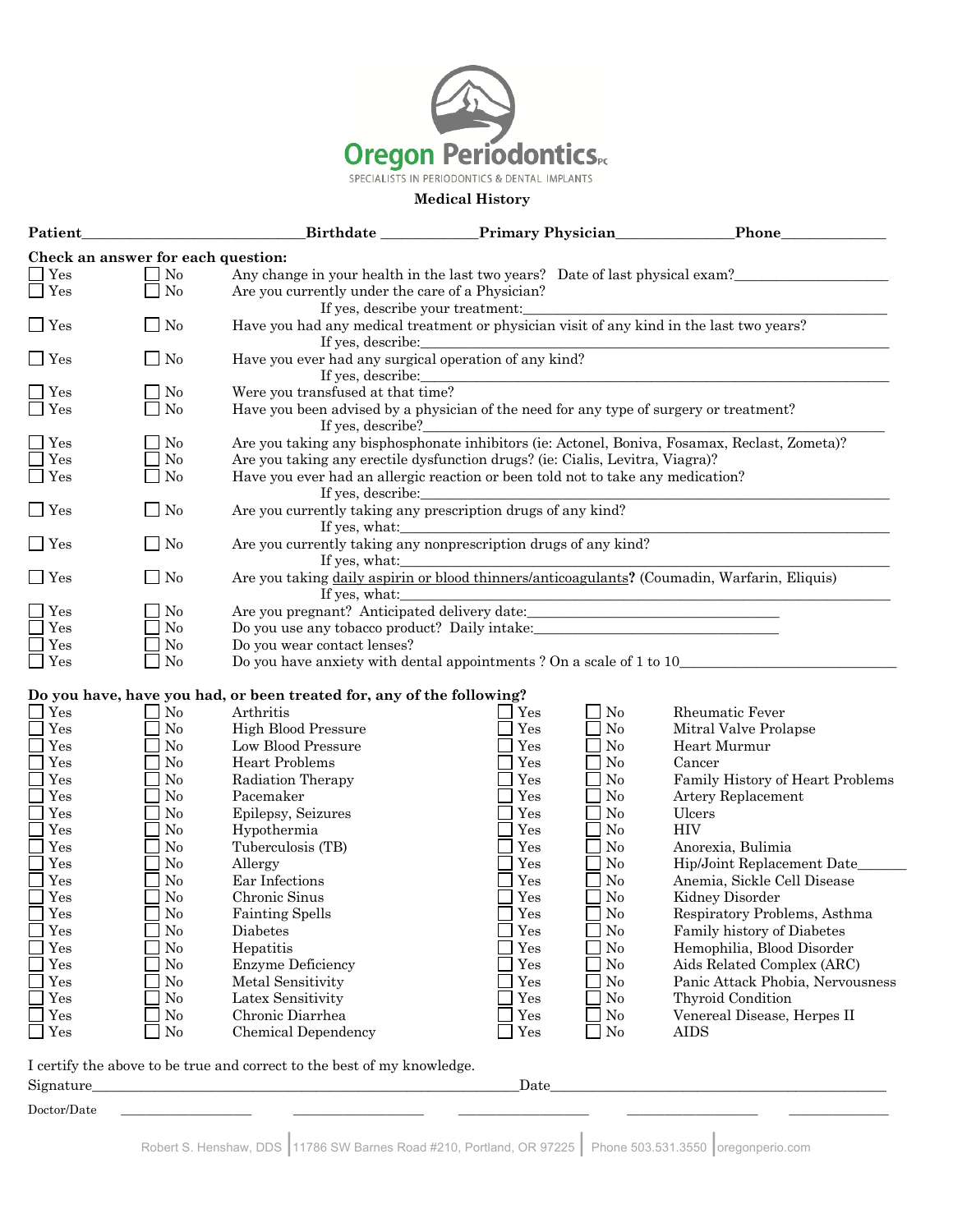

# **HEALTH INFORMATION PRIVACY PRACTICES ACKNOWLEDGMENT AND CONSENT**

I understand that the Oregon Periodontics, PC office (referred to below as "This Practice") will use and disclose **health information** about me.

I understand that my **health information** may include information both created and received by the practice, may be in the form of written or electronic records or spoken words, and may include information about my health history, health status, symptoms, examinations, test results, diagnoses, treatments, procedures, prescriptions, and similar types of health-related information.

I understand and agree that This Practice may **use and disclose** my health information in order to:

- Make decisions about and plan for my care and treatment;
- Refer to, consult with, coordinate among, and manage along with other health care providers for my care and treatment;
- Determine my eligibility for health plan or insurance coverage, and submit bills, claims and other related information to insurance companies or others who may be responsible to pay for some or all of my health care;
- Perform various office, administrative and business functions that support my physician's efforts to provide me with, arrange and be reimbursed for quality, cost-effective health care.

I also understand that I have the right to receive and review a written description of how This Practice will handle health information about me. This written description is known as a **Notice of Privacy Practices** and describes the uses and disclosures of health information made and the information practices followed by the employees, staff and other office personnel of This Practice, and my rights regarding my health information.

I understand that the **Notice of Privacy Practices** may be revised from time to time, and that I am entitled to receive a copy of any revised **Notice of Privacy Practices**. I also understand that a copy or a summary of the most current version of This Practice's Notice of Privacy Practices will be available in waiting/reception area.

I understand that I have the right to ask that some or all of my health information not be used or disclosed in the manner described in the Notice of Privacy Practices, and I understand that This Practice is not required by law to agree to such requests.

### **By signing below, I agree that I have reviewed and understand the information above and that I have received a copy of the Notice of Privacy Practices.**

By: The contract of the contract of the contract of the contract of the contract of the contract of the contract of the contract of the contract of the contract of the contract of the contract of the contract of the contra (Patient, Parent or Legal Guardian)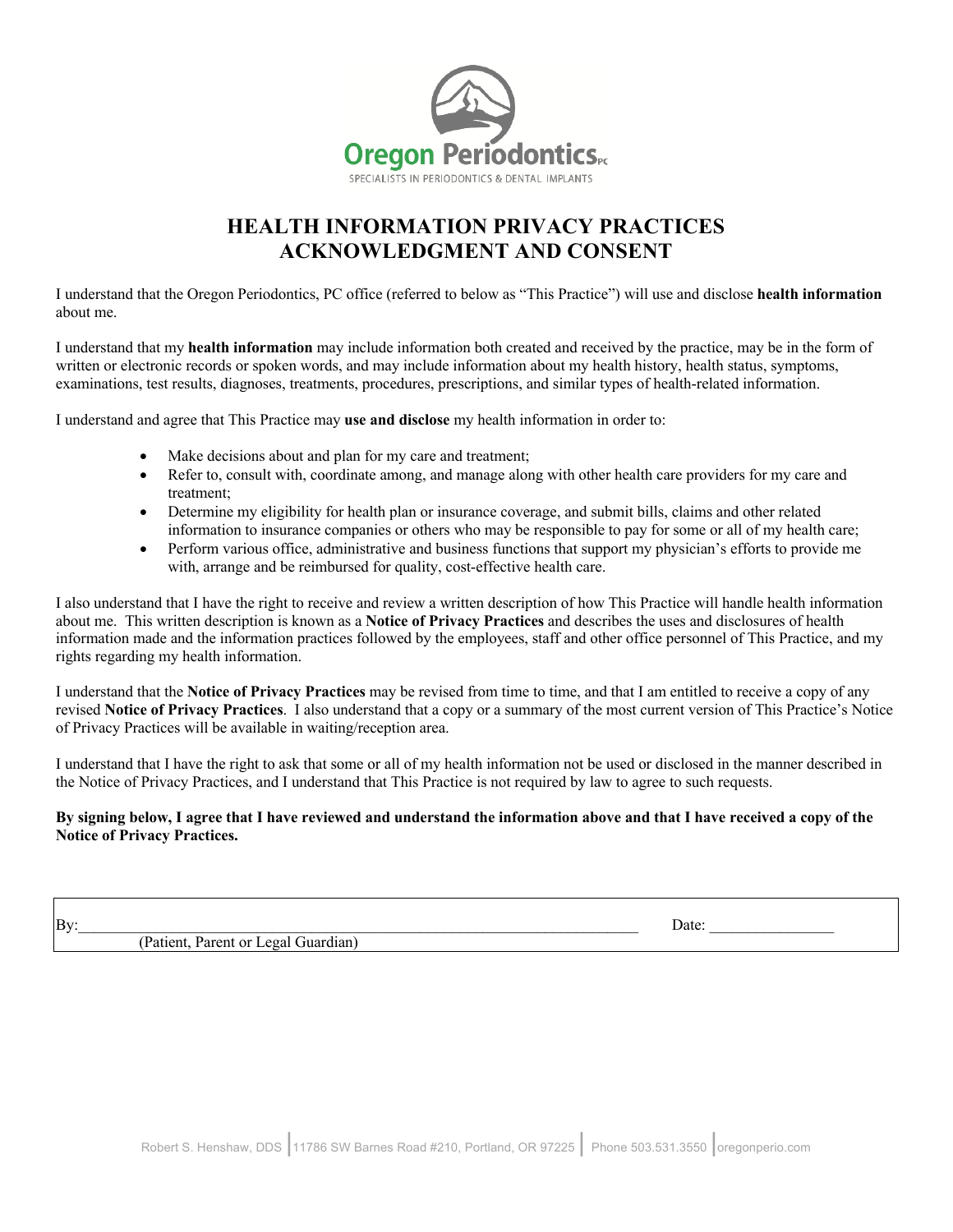

# **SIGNATURE ON FILE**

The undersigned hereby authorizes the release of any information relating to all claims for benefits submitted on behalf of myself and/or dependents. I further expressly agree and acknowledge that my signature on this document authorizes my dentist to submit claims for benefits, for services rendered or for services to be rendered, without obtaining my signature on each and every claim to be submitted for myself and/or dependents, and that I will be bound by this signature as though the undersigned had personally signed the particular claim.

I, the example of the state of the state of the state of the state of the state of the state of the state of the state of the state of the state of the state of the state of the state of the state of the state of the state (Name of Insured)

\_\_\_\_\_\_\_\_\_\_\_\_\_\_\_\_\_\_\_\_\_\_\_\_\_\_\_\_\_\_\_\_\_\_\_\_\_\_\_\_\_\_\_\_\_\_\_\_\_\_\_\_\_\_, to pay and hereby

(Name of Insurance Company)

assign directly to Oregon Periodontics, PC all dental benefits, if any, otherwise payable to me for services as described on the attached forms. I understand I am financially responsible for all charges incurred less any dental insurance benefits when received by and paid to Oregon Periodontics, PC. Authorization is hereby given to release all information necessary to the payment of said benefits.

(Authorized Signature of Covered Person/Employee) (Date)

(Authorized Signature of Patient, Parent or Legal Guardian) (Date)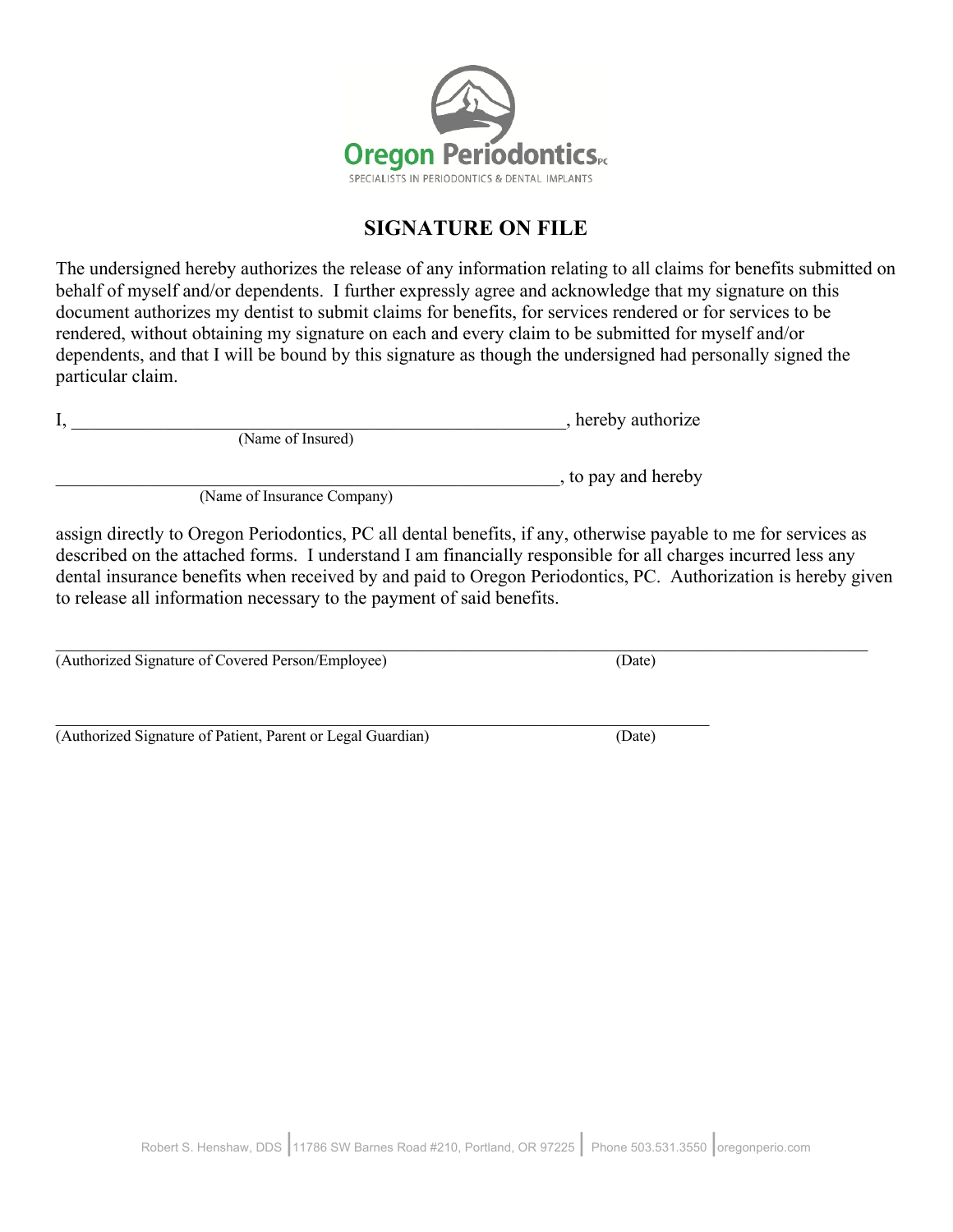

# **REQUEST FOR RELEASE OF RECORDS**

|               |                                           | , hereby request and give my permission to Oregon Periodontics, PC to provide Dr.                                 |
|---------------|-------------------------------------------|-------------------------------------------------------------------------------------------------------------------|
|               |                                           | any and all information he/she (Either referring Dentist and/or Medical                                           |
|               |                                           | Doctor) requests with respect to dental treatment. A photograph of this release will be as effective and valid as |
| the original. |                                           |                                                                                                                   |
| Signed        |                                           | Date                                                                                                              |
|               | (Patient)                                 |                                                                                                                   |
| Signed        |                                           | Date                                                                                                              |
|               | (Parent or Legal Guardian of the Patient) |                                                                                                                   |

| Patient Name  |
|---------------|
| Guardian Name |
| Address       |
| Phone         |

# **PHOTO RELEASE**

*As a dental specialist, part of Oregon Periodontics, PC's professional responsibility is to educate the local dental community in Periodontics and Oral Implantology.*

I give my permission to Oregon Periodontics, PC to use my diagnostic photographs, radiographs and/or study casts for purpose of demonstration of dental techniques. No identifying characteristics will be included in these materials. *This release is not an authorization for advertising purposes*, but to assist in the education of dental professionals in the specialty field of Periodontics and Implantology only.

*Thank you.*

(Authorized Signature Patient, Parent or Legal Guardian) (Date)

*Thank you for your time and effort*